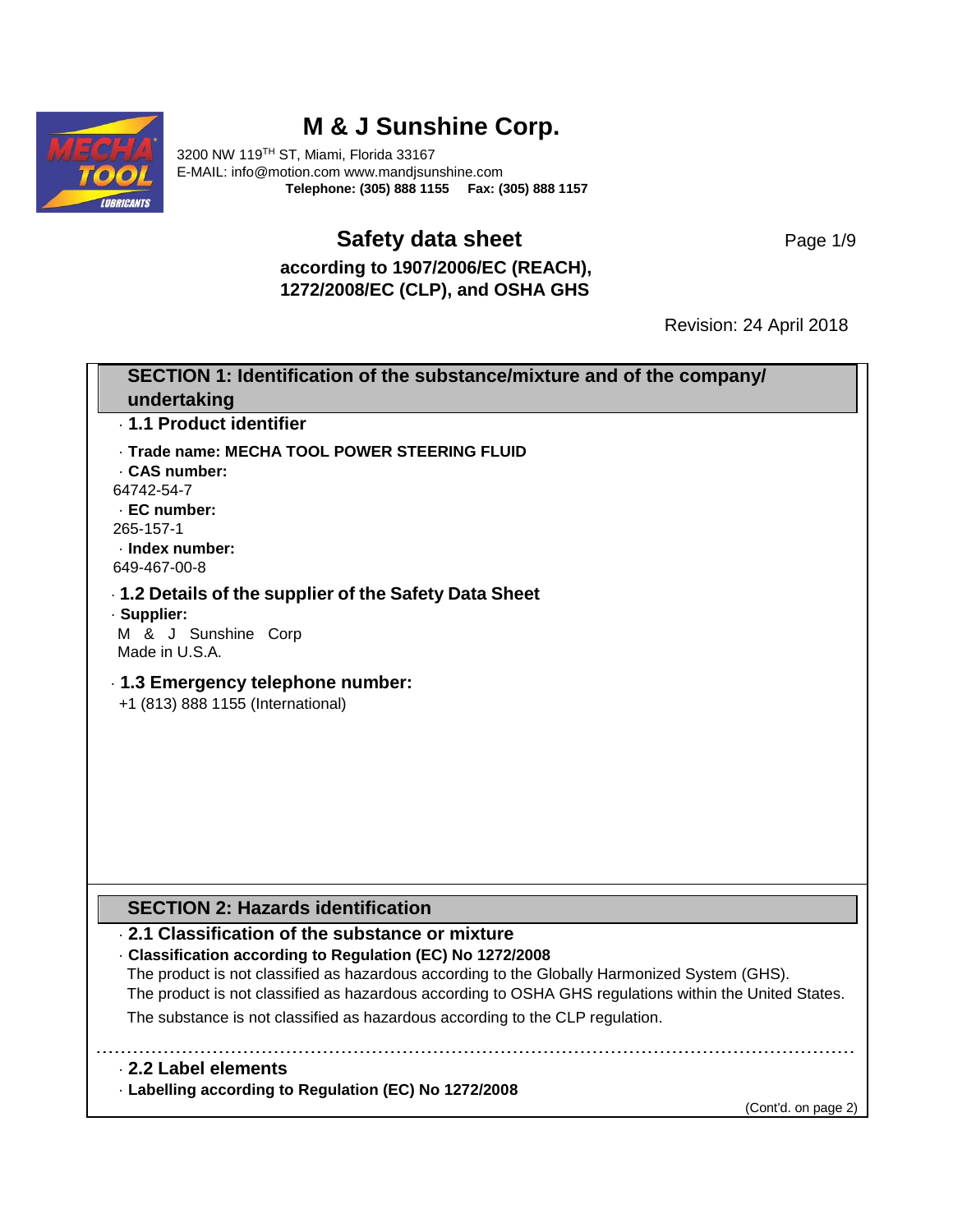**according to 1907/2006/EC (REACH), 1272/2008/EC (CLP), and OSHA** 

**GHS**

### **Trade name: MECHA TOOL POWER STEERING FLUID** (Cont'd. from page 1) The product is not classified as hazardous according to OSHA GHS regulations within the United States. The product is not classified as hazardous according to the CLP regulation. · **Hazard pictograms** None. · **Signal word** Not Regulated · **Hazard statements** None · **Precautionary statements** None. · **2.3 Other hazards** There are no other hazards not otherwise classified that have been identified. · **Results of PBT and vPvB assessment**  · **PBT:** Not applicable. · **vPvB:** Not applicable. **SECTION 3: Composition/information on ingredients** · **3.1 Substances** · **CAS No. Description** 64742-54-7 distillates (petroleum), hydrotreated heavy paraffinic · **Identification number(s)** · **EC number:** 265-157-1 · **Index number:** 649-467-00-8 · **Additional information:** Note L: The classification as a carcinogen need not apply if it can be shown that the substance contains less than 3 % DMSO extract as measured by IP 346 'Determination of polycyclic aromatics in unused lubricating base oils and asphaltene free petroleum fractions - Dimethyl sulphoxide extraction refractive index method', Institute of Petroleum, London. This product meets these requirements. **SECTION 4: First aid measures** · **4.1 Description of first aid measures** · **After inhalation:** Supply fresh air; consult doctor in case of complaints. · **After skin contact:** Immediately wash with water and soap and rinse thoroughly. If skin irritation is experienced, consult a doctor. · **After eye contact:** Remove contact lenses if worn. Rinse opened eye for several minutes under running water. If symptoms persist, consult a doctor. · **After swallowing:** Rinse out mouth and then drink plenty of water. Do not induce vomiting; call for medical help immediately. · **4.2 Most important symptoms and effects, both acute and delayed** No further relevant information available. · **4.3 Indication of any immediate medical attention and special treatment needed** No further relevant information available. **SECTION 5: Firefighting measures**

(Cont'd. on page 3)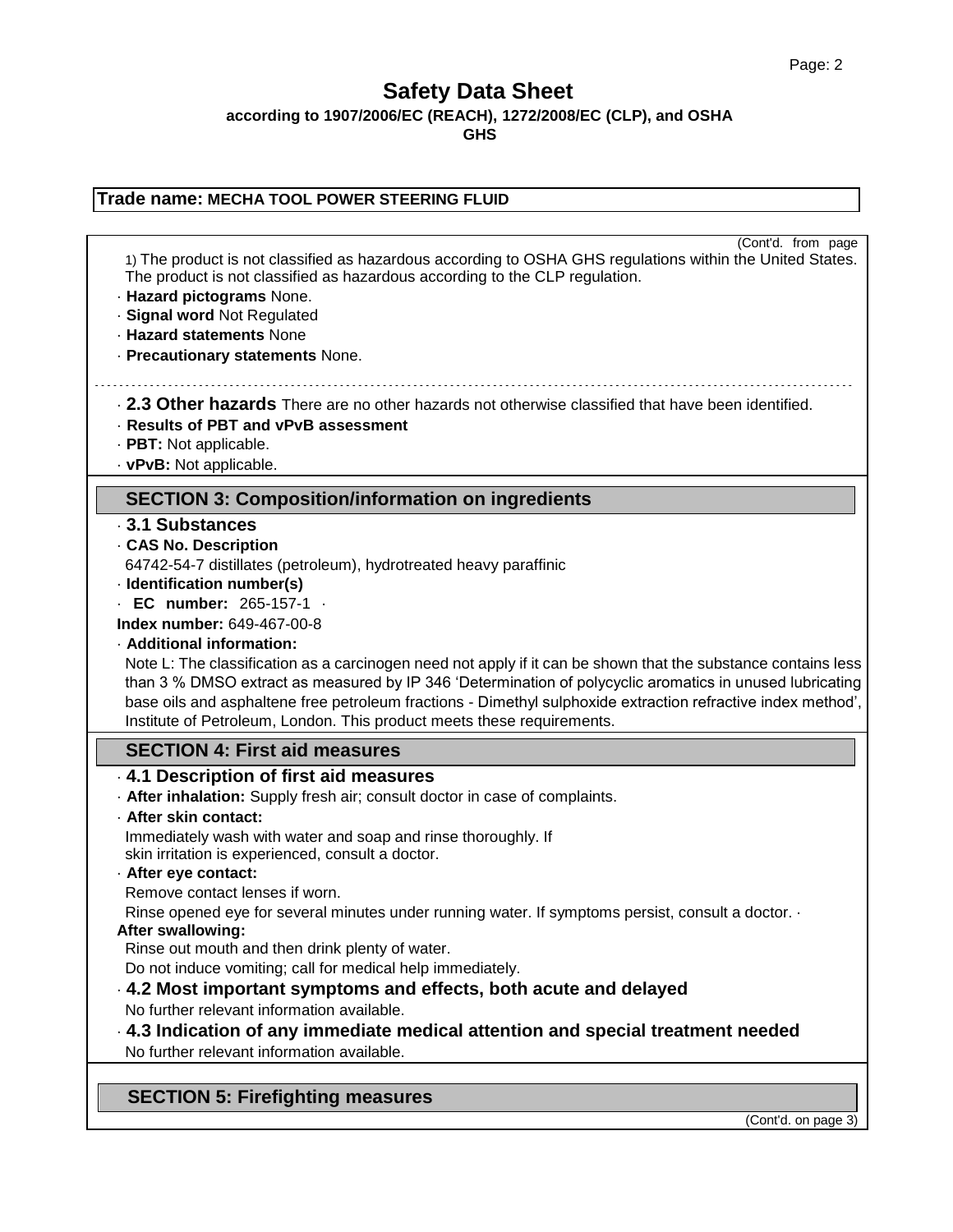٦

## **Safety Data Sheet**

**according to 1907/2006/EC (REACH), 1272/2008/EC (CLP), and OSHA** 

| Trade name: MECHA TOOL POWER STEERING FLUID                                                           |
|-------------------------------------------------------------------------------------------------------|
|                                                                                                       |
| (Cont'd. from page 2)                                                                                 |
| .5.1 Extinguishing media                                                                              |
| · Suitable extinguishing agents: Water                                                                |
| haze or fog                                                                                           |
| Foam                                                                                                  |
| Fire-extinguishing powder                                                                             |
| Carbon dioxide                                                                                        |
| · For safety reasons unsuitable extinguishing agents: Water with full jet                             |
| .5.2 Special hazards arising from the substance or mixture                                            |
| In case of fire, the following can be released:                                                       |
| Carbon monoxide (CO)                                                                                  |
| Under certain fire conditions, traces of other toxic gases cannot be excluded.                        |
| .5.3 Advice for firefighters                                                                          |
| · Protective equipment:                                                                               |
| Wear self-contained respiratory protective device.                                                    |
| Wear fully protective suit.                                                                           |
| <b>SECTION 6: Accidental release measures</b>                                                         |
| ⋅ 6.1 Personal precautions, protective equipment and emergency procedures                             |
| Ensure adequate ventilation                                                                           |
| Wear protective equipment. Keep unprotected persons away. .                                           |
| <b>6.2 Environmental precautions</b>                                                                  |
| Do not allow to enter sewers/ surface or ground water.                                                |
| Prevent from spreading (e.g. by damming-in or oil barriers).                                          |
| 6.3 Methods and material for containment and cleaning up                                              |
| Absorb with liquid-binding material (sand, diatomite, acid binders, universal binders, sawdust). Send |
| for recovery or disposal in suitable receptacles.                                                     |
| Do not flush with water or aqueous cleansing agents                                                   |
| Dispose of the material collected according to regulations. .                                         |
| 6.4 Reference to other sections                                                                       |
| See Section 7 for information on safe handling.                                                       |
| See Section 8 for information on personal protection equipment.                                       |
| See Section 13 for disposal information.                                                              |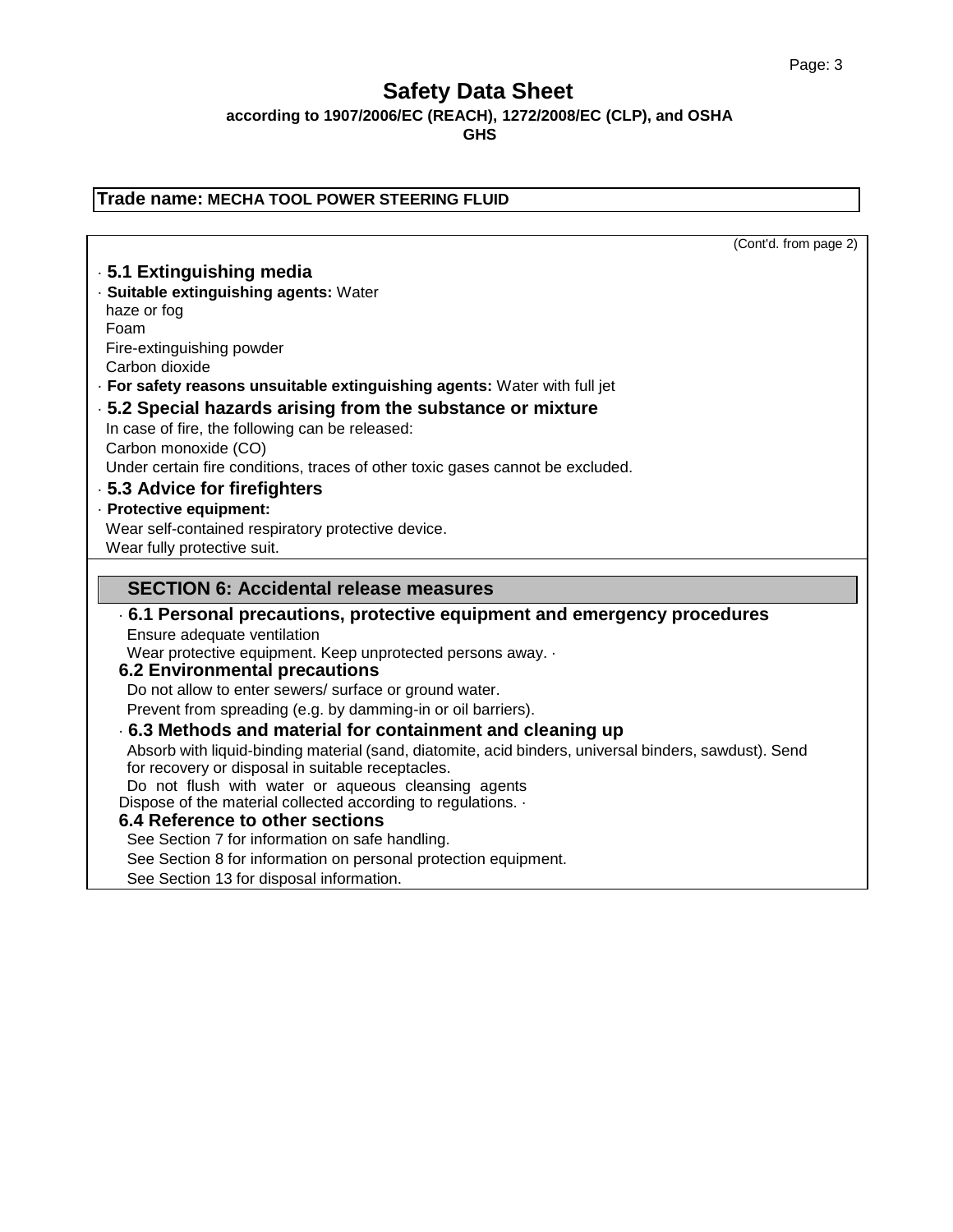**according to 1907/2006/EC (REACH), 1272/2008/EC (CLP), and OSHA** 

| Trade name: MECHA TOOL POWER STEERING FLUID                                                                                                                                                                                                                                                                                                                                                                 |                                           |
|-------------------------------------------------------------------------------------------------------------------------------------------------------------------------------------------------------------------------------------------------------------------------------------------------------------------------------------------------------------------------------------------------------------|-------------------------------------------|
| <b>SECTION 7: Handling and storage</b>                                                                                                                                                                                                                                                                                                                                                                      |                                           |
| .7.1 Precautions for safe handling<br>Avoid the formation of oil haze.                                                                                                                                                                                                                                                                                                                                      |                                           |
| Open and handle receptacle with care.                                                                                                                                                                                                                                                                                                                                                                       |                                           |
| · Information about fire - and explosion protection: No special measures required.                                                                                                                                                                                                                                                                                                                          |                                           |
| .7.2 Conditions for safe storage, including any incompatibilities                                                                                                                                                                                                                                                                                                                                           |                                           |
| · Requirements to be met by storerooms and receptacles:<br>Store in cool, dry conditions in well sealed receptacles.                                                                                                                                                                                                                                                                                        |                                           |
| · Information about storage in one common storage facility:<br>Store away from foodstuffs.                                                                                                                                                                                                                                                                                                                  |                                           |
| Store away from oxidising agents.                                                                                                                                                                                                                                                                                                                                                                           |                                           |
|                                                                                                                                                                                                                                                                                                                                                                                                             | (Cont'd. on page 4)<br>(Cont'd. from page |
| 3) Store away from water.                                                                                                                                                                                                                                                                                                                                                                                   |                                           |
| . 7.3 Specific end use(s) No further relevant information available.                                                                                                                                                                                                                                                                                                                                        |                                           |
| <b>SECTION 8: Exposure controls/personal protection</b>                                                                                                                                                                                                                                                                                                                                                     |                                           |
| 8.1 Control parameters<br>· Ingredients with limit values that require monitoring at the workplace:<br>The product does not contain any relevant quantities of materials with critical values that have to be<br>monitored at the workplace.<br>8.2 Exposure controls                                                                                                                                       |                                           |
| · General protective and hygienic measures:<br>The usual precautionary measures are to be adhered to when handling chemicals. Keep<br>away from foodstuffs, beverages and feed.<br>Avoid contact with the eyes.<br>· Respiratory protection:<br>Not required under normal conditions of use.<br>Use suitable respiratory protective device when aerosol or mist is formed. .<br><b>Protection of hands:</b> |                                           |
| Protective gloves                                                                                                                                                                                                                                                                                                                                                                                           |                                           |
| Oil resistant gloves -<br>Eye protection:                                                                                                                                                                                                                                                                                                                                                                   |                                           |
| Safety glasses                                                                                                                                                                                                                                                                                                                                                                                              |                                           |
| Goggles recommended during refilling<br>· Body protection: Not required under normal conditions of use.<br>- Limitation and supervision of exposure into the environment: No special requirements.<br>· Risk management measures: No special requirements.                                                                                                                                                  |                                           |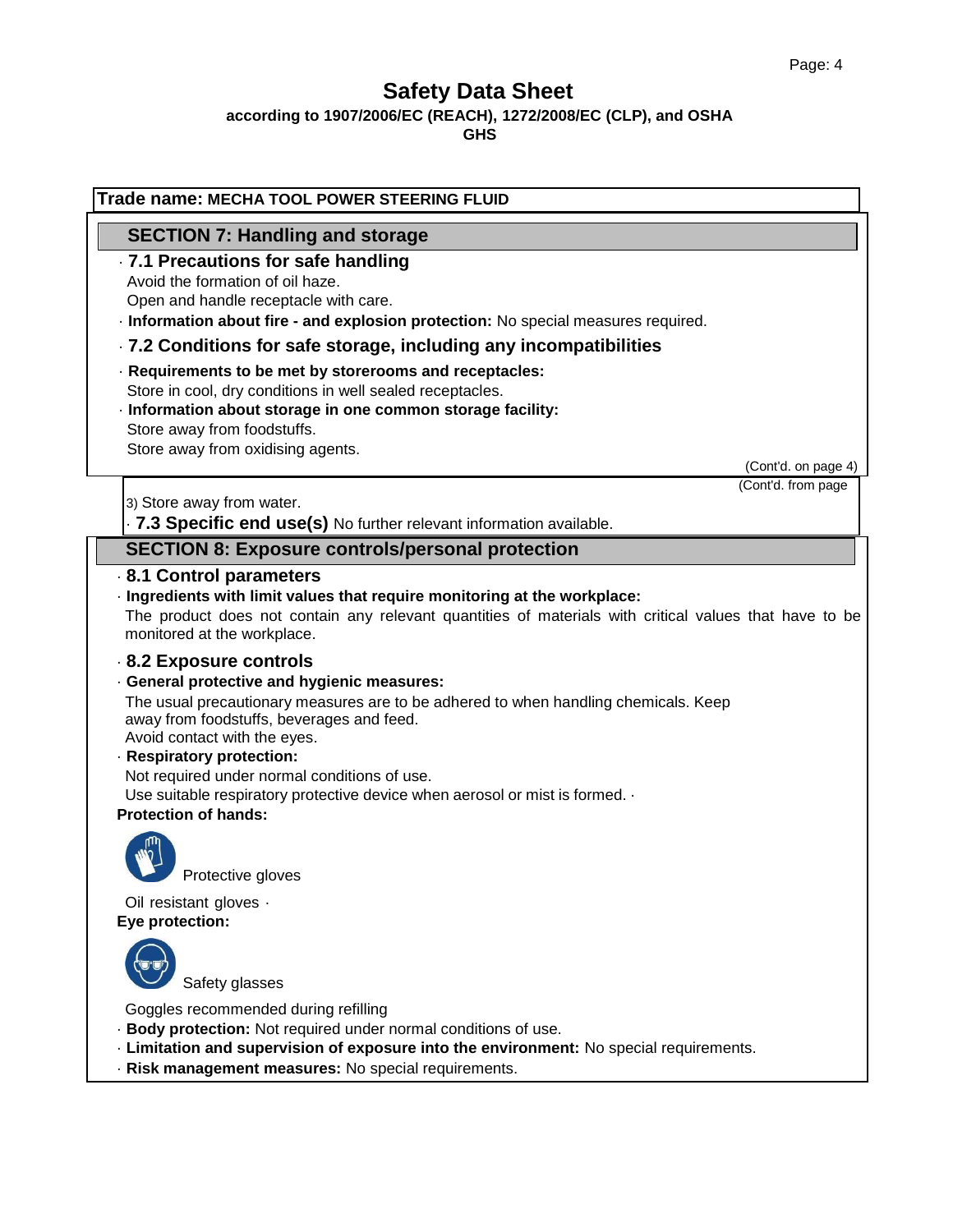**according to 1907/2006/EC (REACH), 1272/2008/EC (CLP), and OSHA** 

| <b>SECTION 9: Physical and chemical properties</b>                 |                   |  |
|--------------------------------------------------------------------|-------------------|--|
| . 9.1 Information on basic physical and chemical properties        |                   |  |
| · Appearance                                                       |                   |  |
| Form:                                                              | Oily              |  |
| Colour:                                                            | Clear             |  |
| · Odour:                                                           | Mild              |  |
| · Odour threshold:                                                 | Not determined.   |  |
| · pH-value:                                                        | Not determined.   |  |
| · Melting point/freezing point:                                    | Not determined.   |  |
| $\cdot$ Initial boiling point and boiling range: >350 °C (>662 °F) |                   |  |
| · Flash point:                                                     | >200 °C (>392 °F) |  |

|                                                                                                                                                   | (Cont'd. from page 4)                            |
|---------------------------------------------------------------------------------------------------------------------------------------------------|--------------------------------------------------|
| · Flammability (solid, gas):                                                                                                                      | Not applicable.                                  |
| - Auto/Self-ignition temperature:                                                                                                                 | Not determined.                                  |
| - Decomposition temperature:                                                                                                                      | Not determined.                                  |
| · Explosive properties:                                                                                                                           | Product does not present an explosion hazard.    |
| - Explosion limits<br>Lower:<br>Not determined. Upper:<br>determined. Oxidising properties Not determined.                                        | <b>Not</b>                                       |
| · Vapour pressure:                                                                                                                                | Not determined.                                  |
| $\cdot$ Density at 20 °C (68 °F):<br>· Relative density: Not determined. · Vapour density:<br>Not determined. · Evaporation rate: Not determined. | $0,90 \pm 0,05$ g/cm <sup>3</sup> (7,51 lbs/gal) |
| · Solubility in / Miscibility with water: Not miscible or difficult to mix.                                                                       |                                                  |
| - Partition coefficient: n-octanol/water: Not determined.                                                                                         |                                                  |
| · Viscosity<br>Dynamic at 40 °C (104 °F):<br>Kinematic:                                                                                           | 37 <sub>c</sub> St<br>Not determined.            |
| . 9.2 Other information                                                                                                                           | No further relevant information available.       |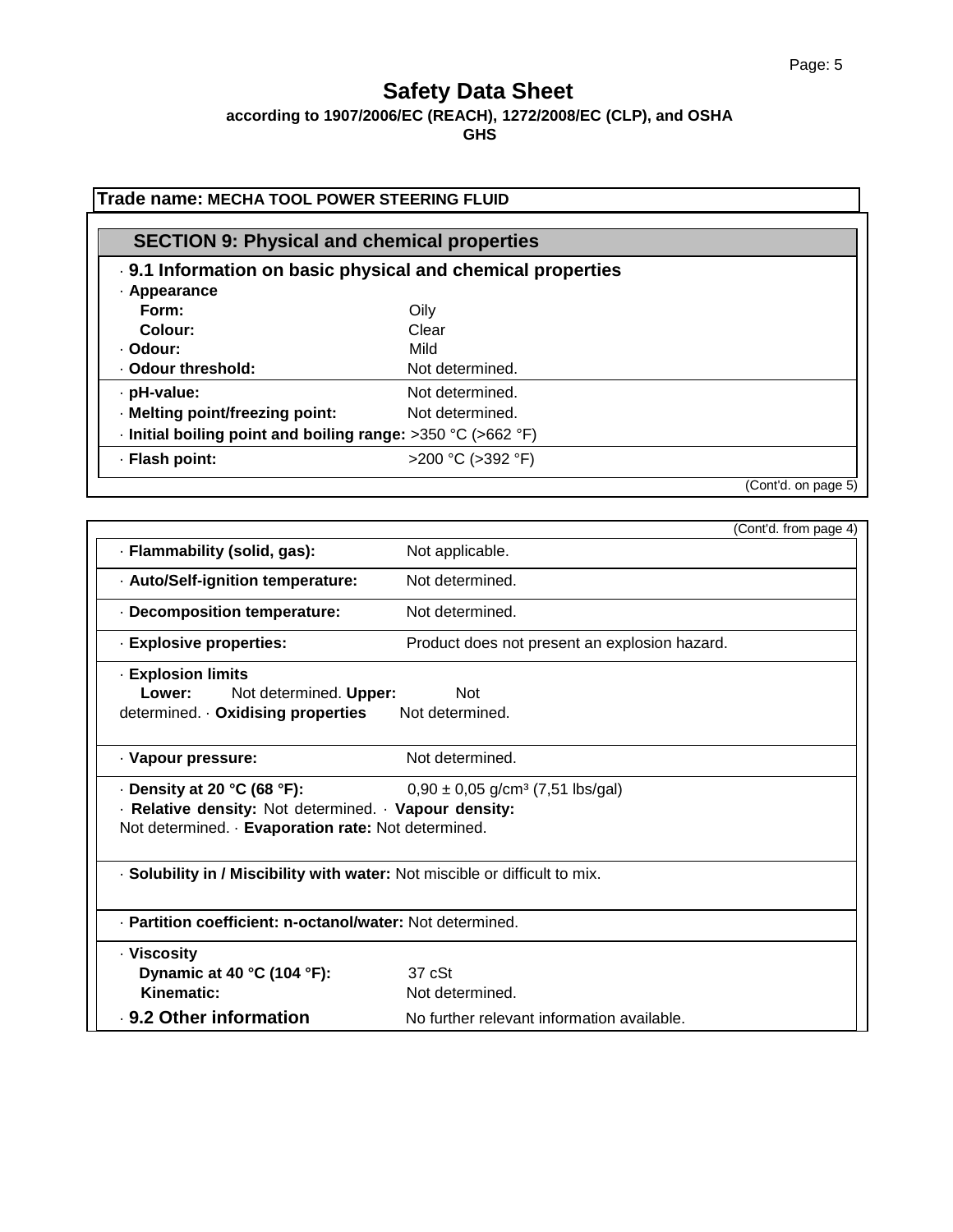(Cont'd. from page 5)

### **Safety Data Sheet**

#### **according to 1907/2006/EC (REACH), 1272/2008/EC (CLP), and OSHA**

**GHS**

### **Trade name: MECHA TOOL POWER STEERING FLUID SECTION 10: Stability and reactivity** · **10.1 Reactivity** No further relevant information available. · **10.2 Chemical stability** Stable under normal temperatures and pressures. · **Thermal decomposition / conditions to be avoided:** No decomposition if used and stored according to specifications. · **10.3 Possibility of hazardous reactions** Reacts with strong oxidising agents. · **10.4 Conditions to avoid** Store away from oxidising agents. · **10.5 Incompatible materials** No further relevant information available. · **10.6 Hazardous decomposition products** Carbon monoxide and carbon dioxide **Hydrocarbons** Possible in traces: Nitrogen oxides (NOx) Sulphur oxides (SOx) **SECTION 11: Toxicological information** · **11.1 Information on toxicological effects** (Cont'd. on page 6)

· **Acute toxicity:** Based on available data, the classification criteria are not met.

· **LD/LC50 values relevant for classification:** None.

· **Primary irritant effect**

· **Skin corrosion/irritation:** Based on available data, the classification criteria are not met.

- · **Serious eye damage/irritation:** Based on available data, the classification criteria are not met.
- · **Respiratory or skin sensitisation:** Based on available data, the classification criteria are not met.

#### · **IARC (International Agency for Research on Cancer):**

71-43-2 benzene 1

· **Probable routes of exposure:**

Ingestion.

Inhalation.

Eye contact.

Skin contact.

- · **Germ cell mutagenicity:** Based on available data, the classification criteria are not met.
- · **Carcinogenicity:** Based on available data, the classification criteria are not met.
- · **Reproductive toxicity:** Based on available data, the classification criteria are not met.
- · **STOT-single exposure:** Based on available data, the classification criteria are not met.
- · **STOT-repeated exposure:** Based on available data, the classification criteria are not met.
- · **Aspiration hazard:** Based on available data, the classification criteria are not met.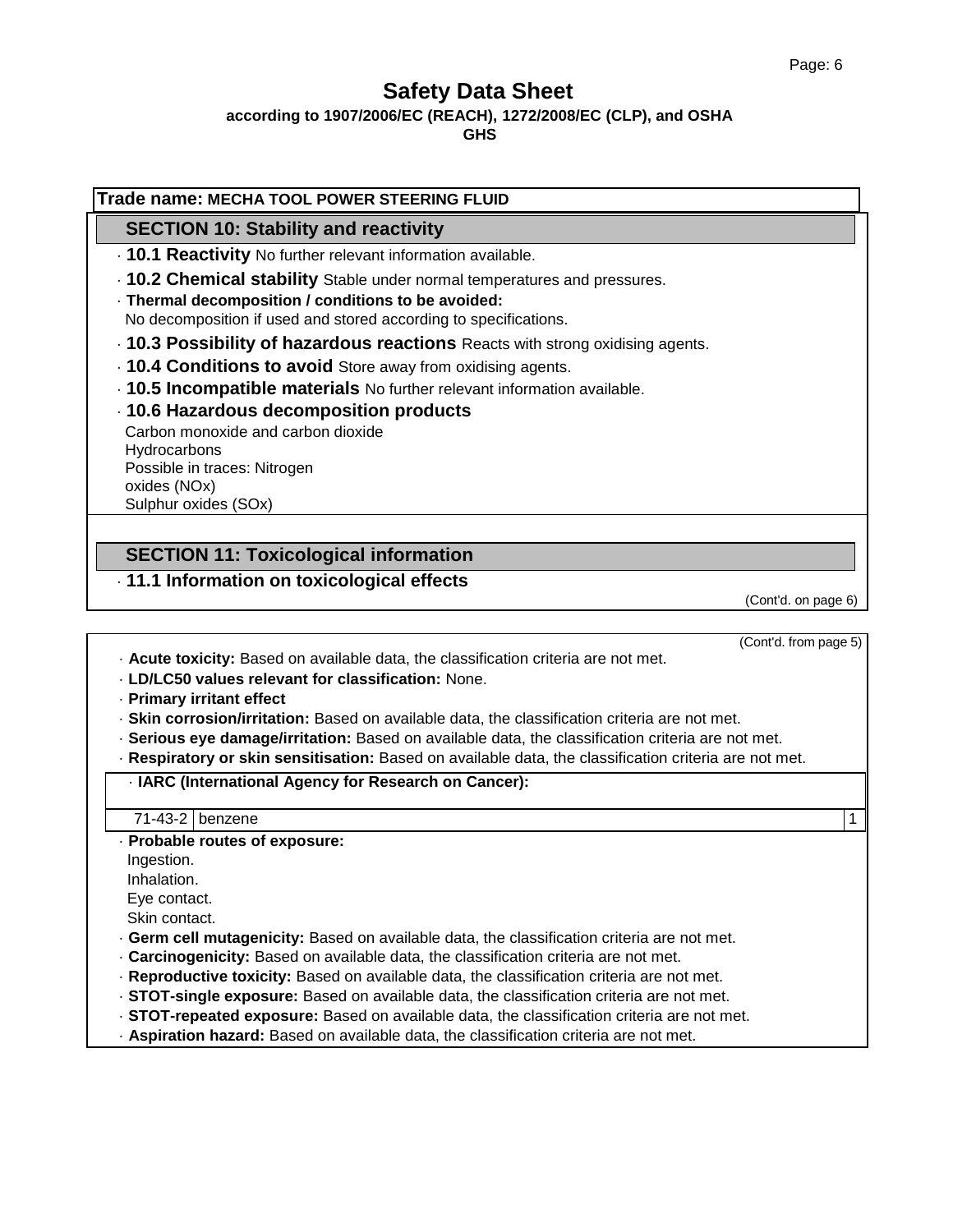**according to 1907/2006/EC (REACH), 1272/2008/EC (CLP), and OSHA** 

| <b>SECTION 12: Ecological information</b>                                                |                                                                                                             |
|------------------------------------------------------------------------------------------|-------------------------------------------------------------------------------------------------------------|
| . 12.1 Toxicity · Aquatic toxicity: No further relevant                                  |                                                                                                             |
| information available.                                                                   |                                                                                                             |
| . 12.2 Persistence and degradability Not easily biodegradable.                           |                                                                                                             |
| 12.3 Bioaccumulative potential May be accumulated in organism                            |                                                                                                             |
| . 12.4 Mobility in soil No further relevant information available.                       |                                                                                                             |
| · Additional ecological information:<br>General notes: Avoid release to the environment. |                                                                                                             |
| 12.5 Results of PBT and vPvB                                                             |                                                                                                             |
| assessment                                                                               |                                                                                                             |
| · PBT: Not applicable.                                                                   |                                                                                                             |
| · vPvB: Not applicable.                                                                  |                                                                                                             |
| . 12.6 Other adverse effects No further relevant information available.                  |                                                                                                             |
|                                                                                          |                                                                                                             |
| <b>SECTION 13: Disposal considerations</b>                                               |                                                                                                             |
| . 13.1 Waste treatment methods                                                           |                                                                                                             |
| · Recommendation                                                                         |                                                                                                             |
|                                                                                          | Must not be disposed together with household garbage. Do not allow product to reach sewage system.          |
| Can be reused after reprocessing.                                                        |                                                                                                             |
| Delivery of waste oil to officially authorized collectors only.                          |                                                                                                             |
|                                                                                          |                                                                                                             |
|                                                                                          | The user of this material has the responsibility to dispose of unused material, residues and containers in  |
|                                                                                          | compliance with all relevant local, state and federal laws and regulations regarding treatment, storage and |
| disposal for hazardous and nonhazardous wastes. · Uncleaned packaging:                   | (Cont'd. on page 7)                                                                                         |
|                                                                                          | (Cont'd. from page                                                                                          |
| $6)$ $\cdot$ Recommendation: Disposal must be made according to official regulations.    |                                                                                                             |
| <b>SECTION 14: Transport information</b>                                                 |                                                                                                             |
|                                                                                          |                                                                                                             |
| - 14.1 UN-Number                                                                         |                                                                                                             |
| · DOT, ADR, IMDG, IATA                                                                   | Not Regulated                                                                                               |
| - 14.2 UN proper shipping name                                                           |                                                                                                             |
| · DOT, ADR, IMDG, IATA                                                                   | Not Regulated                                                                                               |
| 14.3 Transport hazard class(es)                                                          |                                                                                                             |
| · DOT, ADR, IMDG, IATA                                                                   |                                                                                                             |
| . Class                                                                                  | Not Regulated                                                                                               |
| 14.4 Packing group                                                                       |                                                                                                             |
| · DOT, ADR, IMDG, IATA                                                                   | Not Regulated                                                                                               |
| 14.5<br><b>Environmental</b>                                                             |                                                                                                             |
| hazards: Marine pollutant:<br>14.6 Special precautions for user                          | No<br>Not applicable.                                                                                       |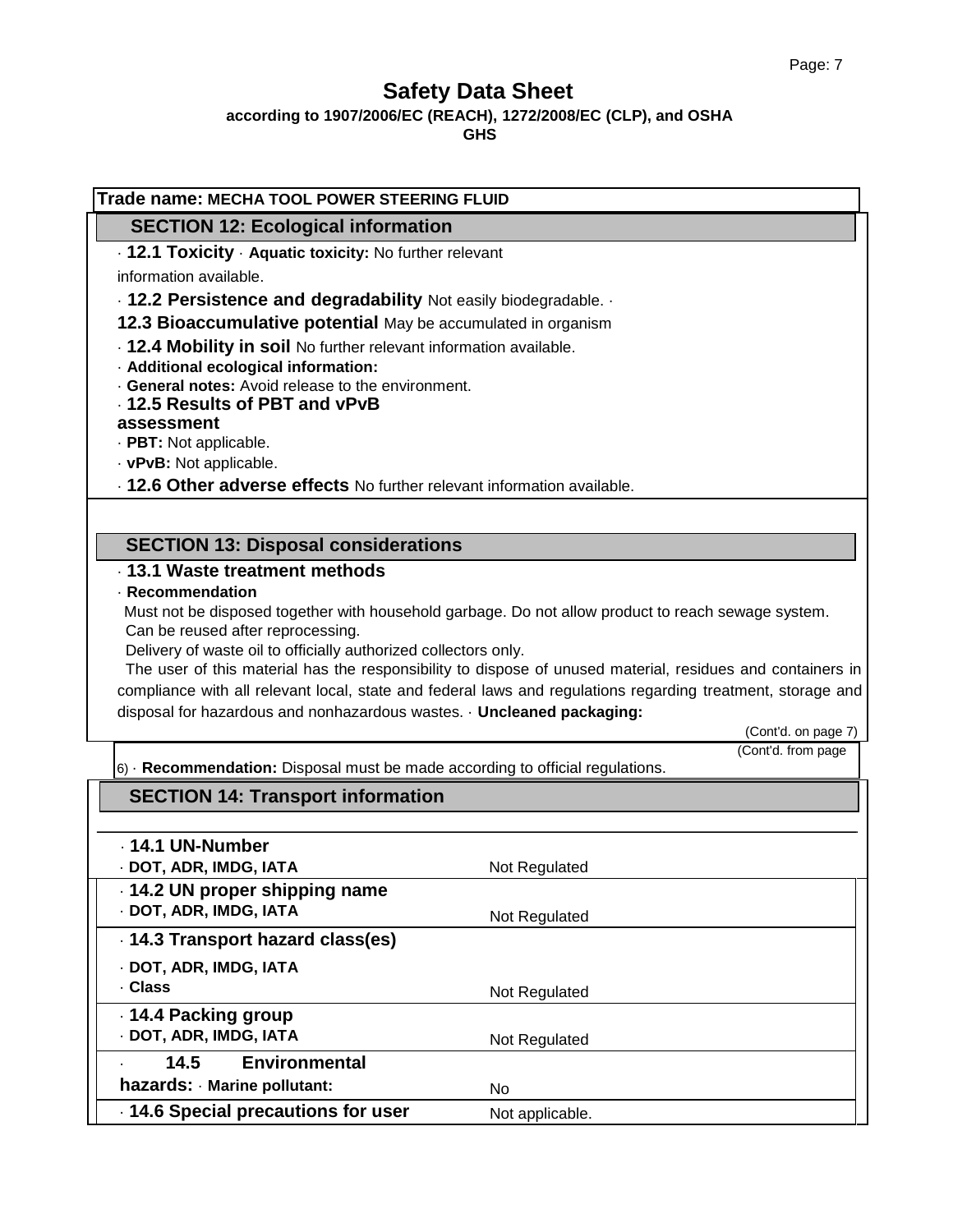**according to 1907/2006/EC (REACH), 1272/2008/EC (CLP), and OSHA GHS**

| Trade name: MECHA TOOL POWER STEERING FLUID                                                                                                                                                                                            |
|----------------------------------------------------------------------------------------------------------------------------------------------------------------------------------------------------------------------------------------|
| . 14.7 Transport in bulk according to Annex II of Marpol<br>and the IBC Code<br>Not applicable.                                                                                                                                        |
|                                                                                                                                                                                                                                        |
| <b>SECTION 15: Regulatory information</b>                                                                                                                                                                                              |
| 15.1 Safety, health and environmental regulations/legislation specific for the substance                                                                                                                                               |
| or mixture                                                                                                                                                                                                                             |
| <b>United States (USA)</b>                                                                                                                                                                                                             |
| <b>SARA</b>                                                                                                                                                                                                                            |
| · Section 355 (extremely hazardous substances):                                                                                                                                                                                        |
| Substance is not listed.                                                                                                                                                                                                               |
| · Section 313 (Specific toxic chemical listings):                                                                                                                                                                                      |
| Substance is not listed.                                                                                                                                                                                                               |
| - TSCA (Toxic Substances Control Act):                                                                                                                                                                                                 |
| Substance is listed.                                                                                                                                                                                                                   |
| · Proposition 65 (California):                                                                                                                                                                                                         |
| W ARNING: This product can expose you to chemicals including benzene, which is known to the State of<br>California to cause cancer and birth defects or other reproductive harm. For more information go to<br>www.P65Warnings.ca.gov. |
| - EPA (Environmental Protection Agency)                                                                                                                                                                                                |
| Substance is not listed.                                                                                                                                                                                                               |
| (Cont'd. on page 8)                                                                                                                                                                                                                    |

ı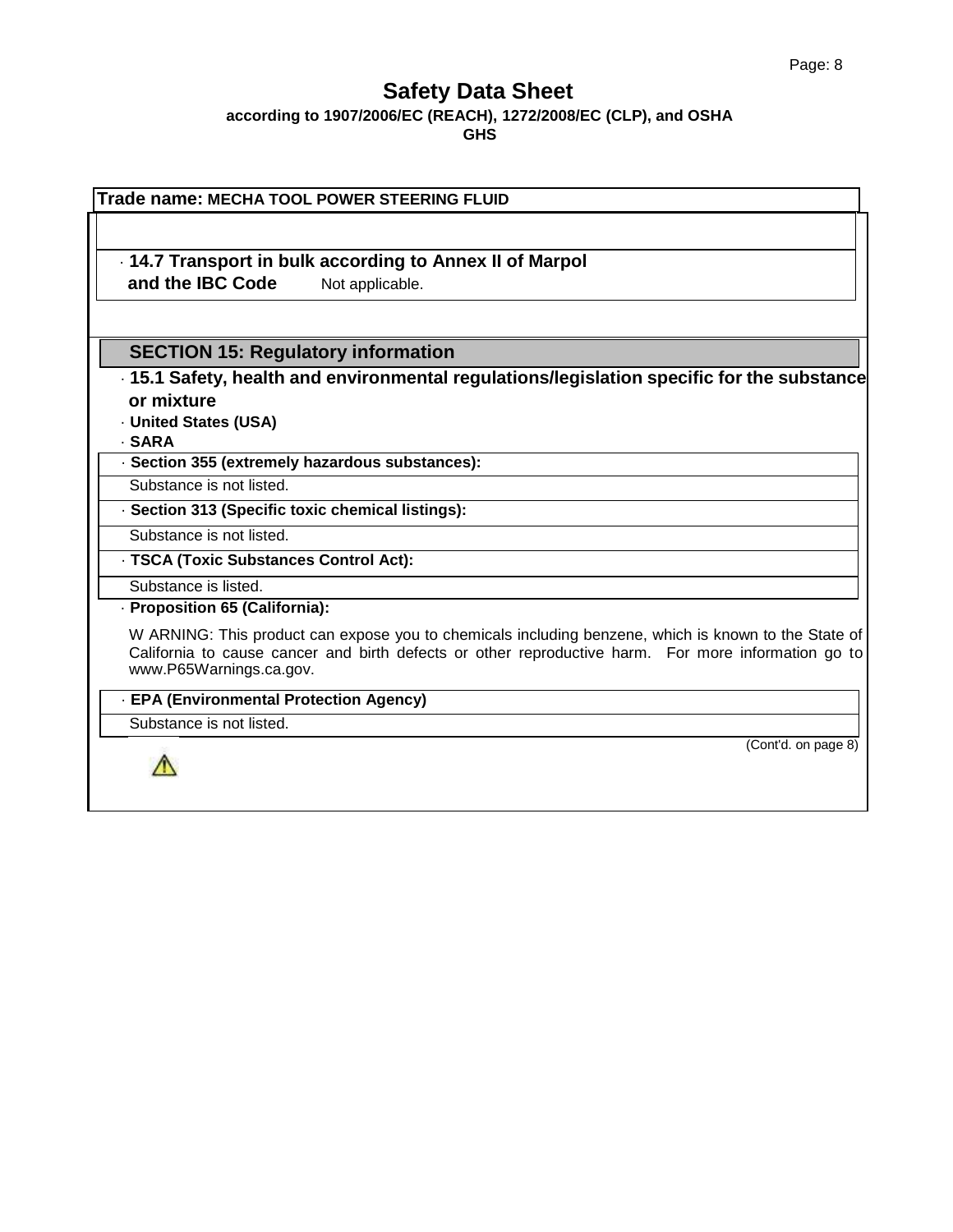**according to 1907/2006/EC (REACH), 1272/2008/EC (CLP), and OSHA GHS**

| Trade name: MECHA TOOL POWER STEERING FLUID                                               |                       |
|-------------------------------------------------------------------------------------------|-----------------------|
|                                                                                           | (Cont'd. from page 7) |
| - IARC (International Agency for Research on Cancer)                                      |                       |
| 71-43-2 benzene                                                                           |                       |
| - NIOSH-Ca (National Institute for Occupational Safety and Health)                        |                       |
| $71-43-2$ benzene                                                                         |                       |
| <b>Canadian Domestic Substances List (DSL)</b>                                            |                       |
| Substance is listed.                                                                      |                       |
| Directive 2012/18/EU                                                                      |                       |
| · Named dangerous substances - ANNEX I Substance is not listed.                           |                       |
| Other regulations, limitations and prohibitive regulations                                |                       |
| · Substances of very high concern (SVHC) according to REACH, Article 57                   |                       |
| Substance is not listed.                                                                  |                       |
| . 15.2 Chemical safety assessment: A Chemical Safety Assessment has not been carried out. |                       |